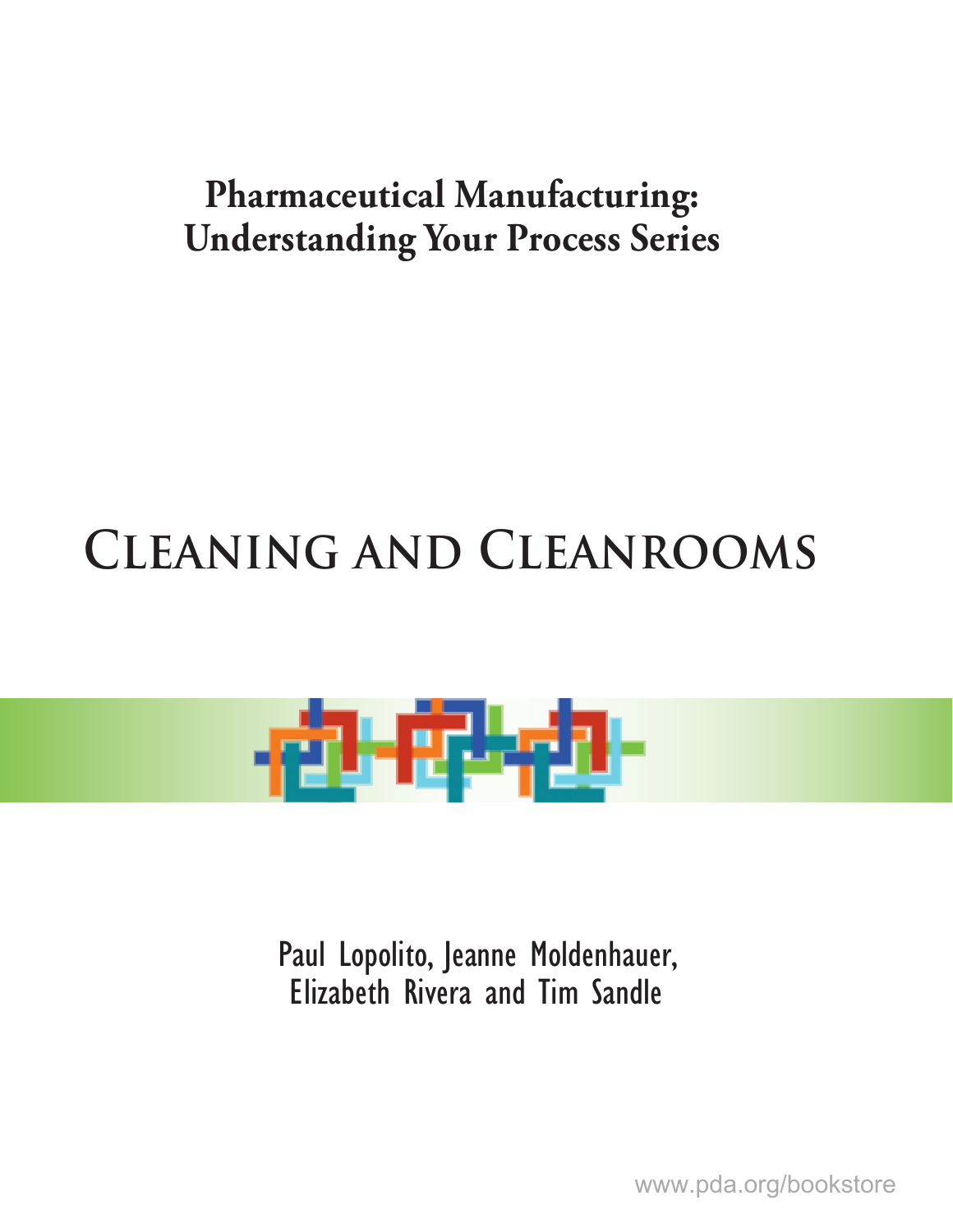## **CLEANING AND CLEANROOMS**

Paul Lopolito, Jeanne Moldenhauer, Elizabeth Rivera and Tim Sandle

> PDA Bethesda, MD, USA DHI Publishing, LLC River Grove, IL, USA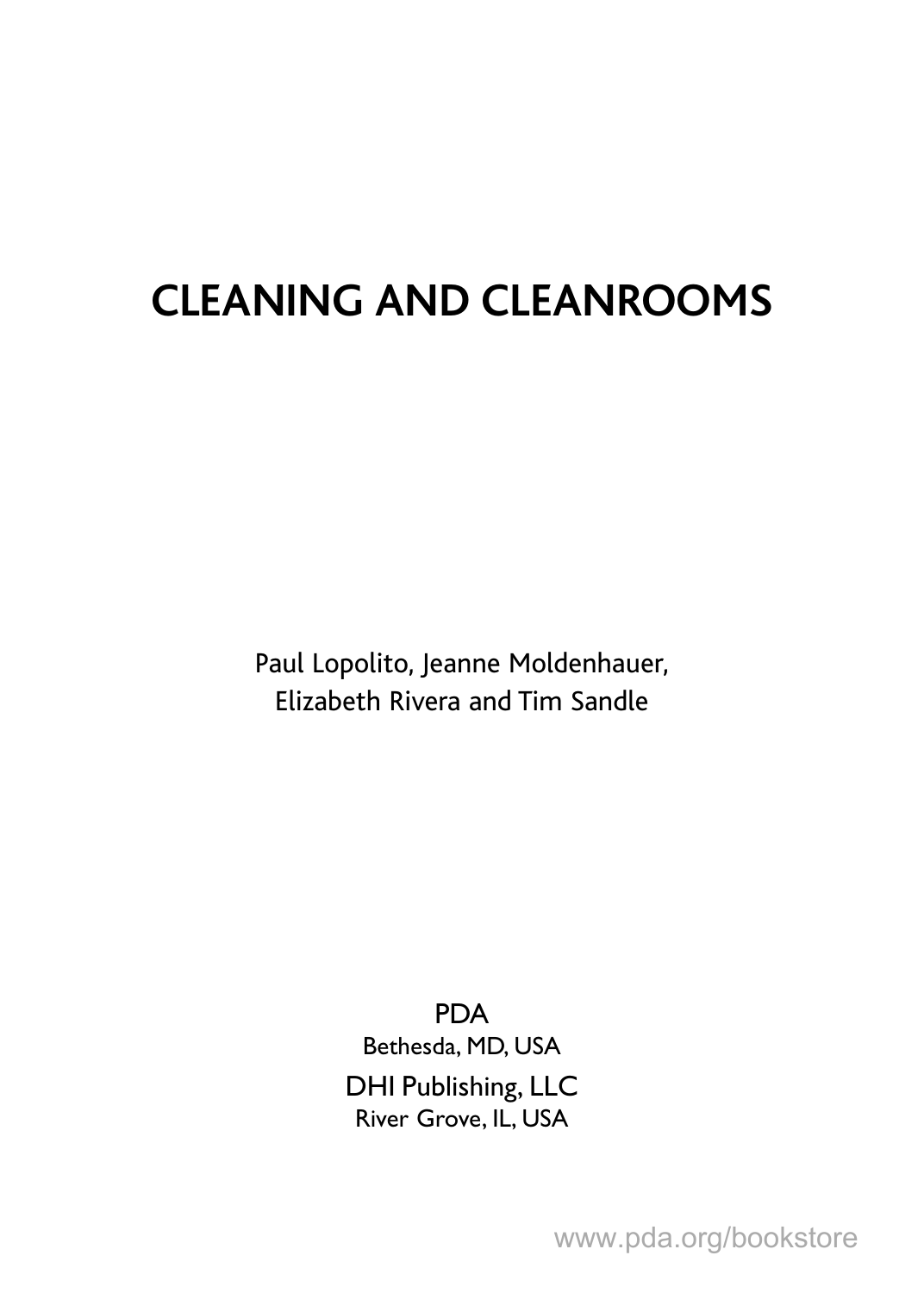#### **10 987654321**

#### **ISBN: 978-1-942911-07-4 Copyright © 2017 Davis Healthcare International Publishing, LLC. All rights reserved.**

All rights reserved. This book is protected by copyright. No part of it may be reproduced, stored in a retrieval system or transmitted in any means, electronic, mechanical, photocopying, recording, or otherwise, without written permission from the publisher. Printed in the United States of America.

Where a product trademark, registration mark, or other protected mark is made in the text, ownership of the mark remains with the lawful owner of the mark. No claim, intentional or otherwise, is made by reference to any such marks in the book.

While every effort has been made by the publisher and the authors to ensure the accuracy of the information expressed in this book, the organization accepts no responsibility for errors or omissions. The views expressed in this book are those of the editors and authors and may not represent those of either Davis Healthcare International or the PDA, its officers, or directors.





#### **PDA Global Headquarters Davis Healthcare International Publishing, LLC** Bethesda Towers, Suite 600 2636 West Street 4350 East-West Highway River Grove

Bethesda, MD 20814 IL 60171 United States United States United States United States United States United States United States United States www.pda.org/bookstore www.DHIBooks.com 001-301-986-0293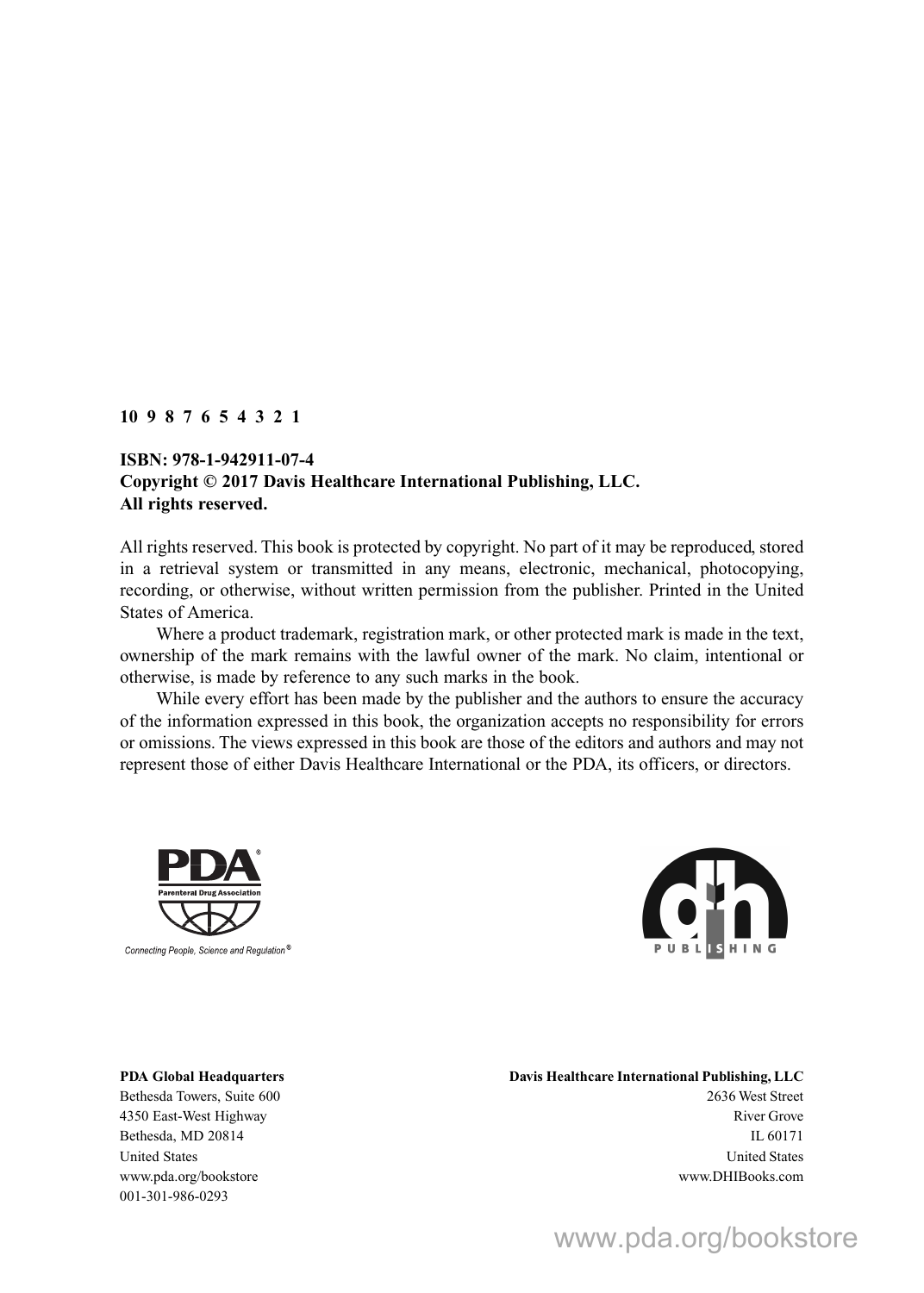### **CONTENTS**

|              | THE DEVELOPMENT OF CLEANROOMS:<br><b>AN HISTORICAL REVIEW</b>  |                 |
|--------------|----------------------------------------------------------------|-----------------|
|              | <b>PART I: FROM CIVIL WAR TO SAFE SURGICAL PRACTICE</b>        |                 |
|              | Tim Sandle                                                     |                 |
|              | Introduction                                                   |                 |
|              | Early History: Surgical Endeavours                             | $\mathbf{2}$    |
|              | Post-war: Industrial Growth                                    | 4               |
|              | 1960s: The Space Race and the Cleanroom First Standards        | 6               |
|              | Sumary                                                         | 10              |
|              | References                                                     | 10              |
|              | About the Author                                               | 13              |
| $\mathbf{2}$ | THE DEVELOPMENT OF CLEANROOMS:<br><b>AN HISTORICAL REVIEW</b>  |                 |
|              | <b>PART 2: THE PATH TOWARDS INTERNATIONAL</b>                  |                 |
|              | <b>HARMONIZATION</b>                                           | 15.             |
|              | <b>Tim Sandle</b>                                              |                 |
|              | Introduction<br>1970s: Pharmaceuticals<br>1980s: GMP Standards | 15.<br>16<br>18 |
|              | 1990s: Towards a Global Standard                               | 18              |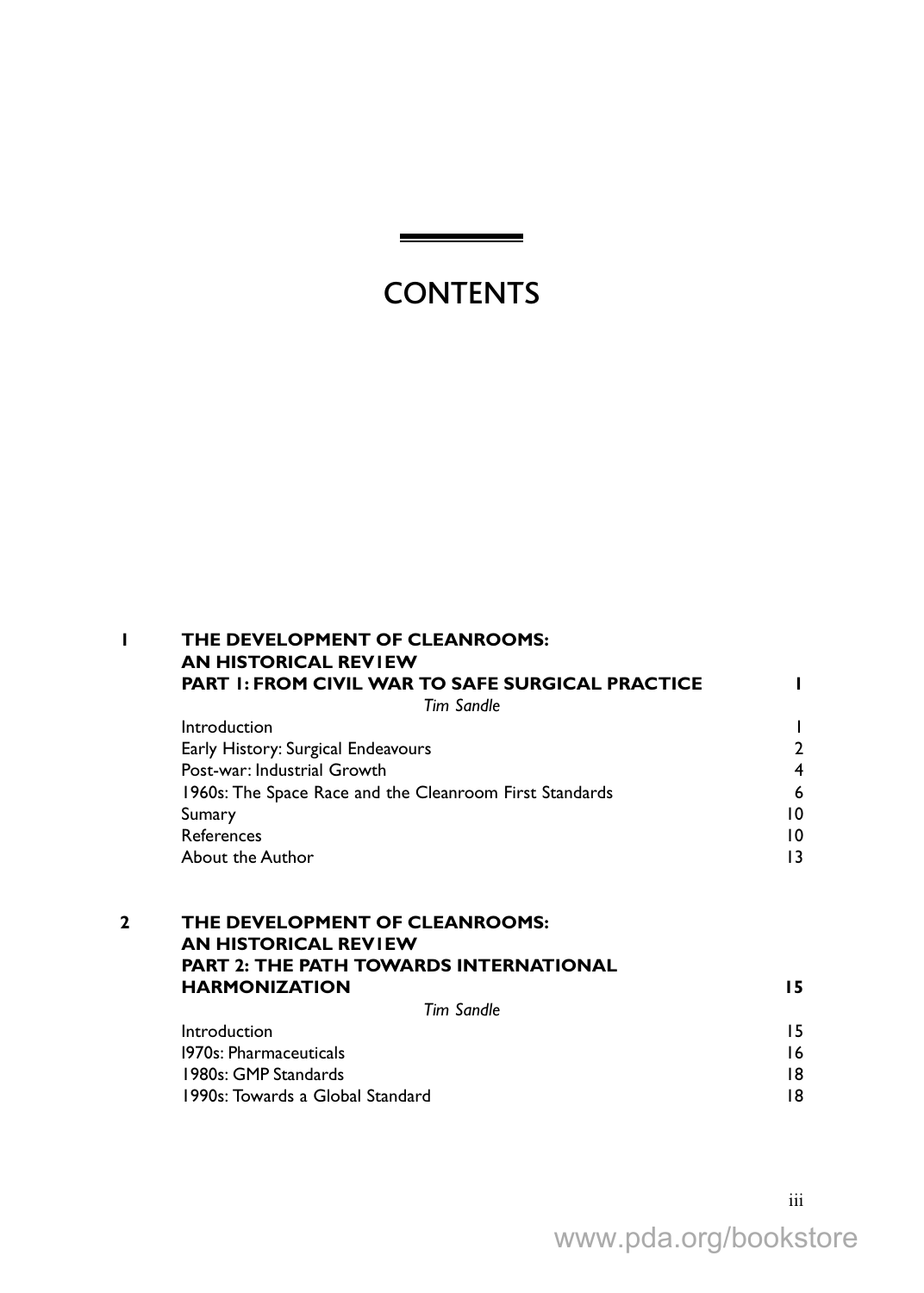| Into the 21st Century               | 19 |
|-------------------------------------|----|
| Revisions to the ISO 14644 Standard | 20 |
| Summary                             | つつ |
| References                          | フフ |
| About the Author                    | つっ |
|                                     |    |

| 3          | UNDERSTANDING CLEANROOM CLASSIFICATIONS<br>Jeanne Moldenhauer | 25 |
|------------|---------------------------------------------------------------|----|
|            | Federal Standard 209E                                         | 27 |
|            | Lesser Known Air Cleanliness Standards                        | 29 |
|            | ISO 14644-1 Classification System                             | 31 |
|            | <b>FDA's Aseptic Process Guidance</b>                         | 32 |
|            | The European Union's GMP - Annex I                            | 33 |
| ICA O7A    |                                                               | 35 |
|            | <b>Aseptic Processes</b>                                      | 36 |
|            | The Problem                                                   | 36 |
| References |                                                               | 37 |
|            | About the Author                                              | 39 |

| 4 | <b>CLEANROOM SUPPLIES</b>              | 41 |
|---|----------------------------------------|----|
|   | Jeanne Moldenhauer                     |    |
|   | Introduction                           | 41 |
|   | Cleanroom Equipment                    | 41 |
|   | <b>Cleanroom Garments</b>              | 43 |
|   | <b>Sampling Devices</b>                | 45 |
|   | <b>Swabs</b>                           | 46 |
|   | Paper and Labels Used in the Cleanroom | 46 |
|   | Wipes and Wipers                       | 47 |
|   | Vacuum Cleaners                        | 48 |
|   | Mops and Buckets                       | 49 |
|   | Sponges and Sponge Wipes               | 50 |
|   | <b>Tacky Mats</b>                      | 51 |
|   | <b>Tacky Rollers</b>                   | 51 |
|   | Accessories                            | 51 |
|   | Bibliography                           | 52 |
|   | About the Author                       | 53 |

| 5 | <b>PRACTICAL ASPECTS OF CLEANING, SANITIZING</b>                     |    |
|---|----------------------------------------------------------------------|----|
|   | AND DISINFECTING ROOMS AND SURFACES                                  | 55 |
|   | Jeanne Moldenhauer                                                   |    |
|   | Introduction                                                         | 55 |
|   | <b>Cleaning Versus Disinfection</b>                                  | 56 |
|   | Aseptic Areas are not Sterile Areas                                  | 56 |
|   | Purposes of Cleaning/Sanitizating/Disinfecting of Rooms and Surfaces | 56 |
|   | Who Will Perform the Cleaning Tasks?                                 | 57 |
|   |                                                                      |    |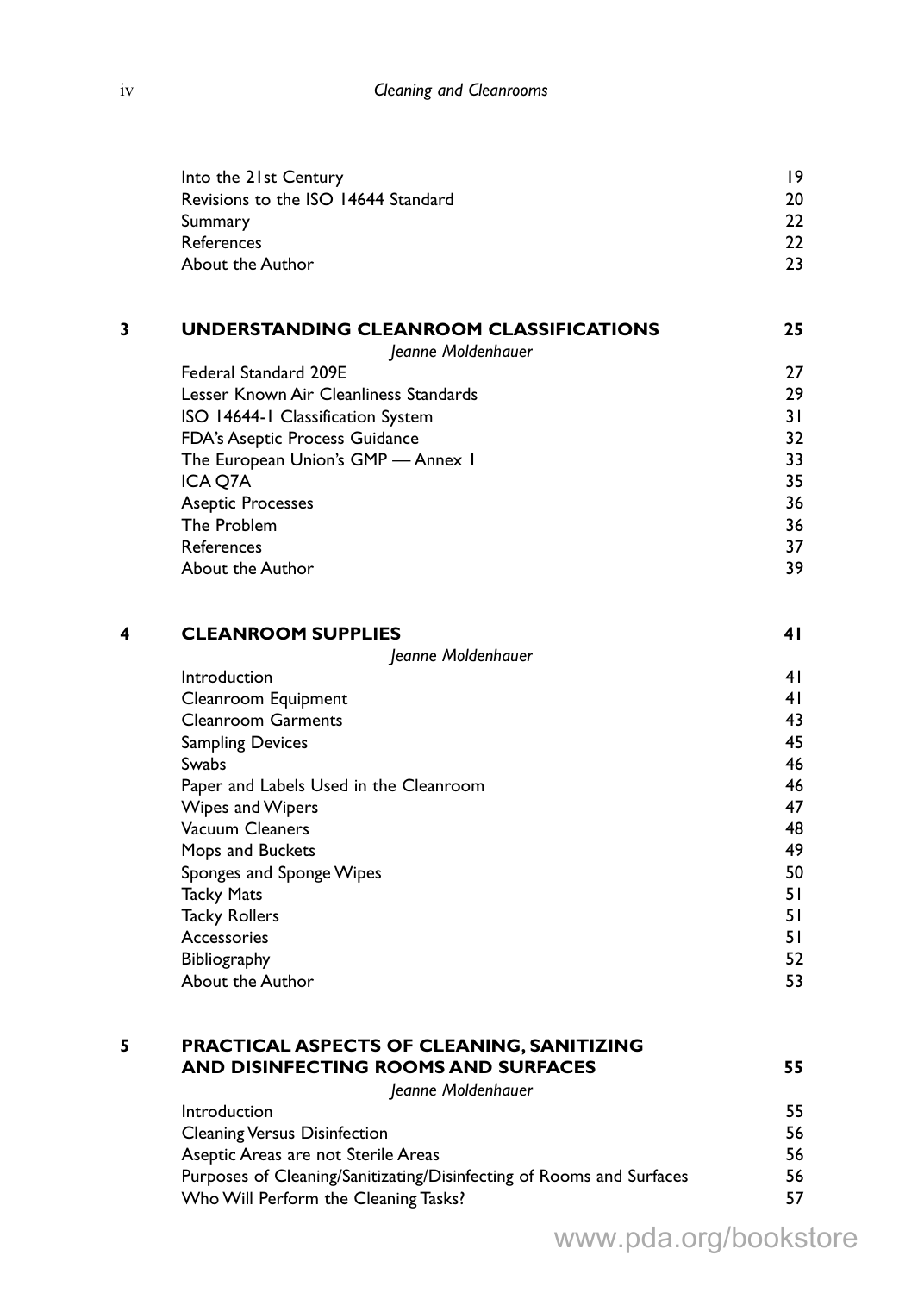Equipment and Supplies Used for Cleaning<br>Methods Utilized 58

|   | Methods Utilized                                          | 58       |
|---|-----------------------------------------------------------|----------|
|   | Frequency of Cleaning                                     | 59       |
|   | Preparations of Cleaning/Sanitizng/Disinfecting Solutions | 59       |
|   | Surfactants                                               | 60       |
|   | <b>Residues</b>                                           | 61       |
|   | <b>Cleaning Practices</b>                                 | 61       |
|   | How to Clean                                              | 63       |
|   | The Double Bucket Method                                  | 64       |
|   | Use of Mops and Wipes                                     | 65       |
|   | Rotation of Cleaning Agents                               | 65       |
|   | How to Verify Cleanliness                                 | 66       |
|   | Conclusion                                                | 66       |
|   | Bibliography                                              | 67       |
|   | About the Author                                          | 67       |
| 6 | <b>CLEANING VALIDATION: PROCESS LIFE</b>                  |          |
|   | <b>CYCLE APPROACH</b>                                     | 69       |
|   | Paul Lopolito and Elizabeth Rivera                        |          |
|   | Introduction                                              | 69       |
|   | Stage 1: Cleaning Process Design                          | 72       |
|   | Selection of cleaning agent and suppliers                 | 73       |
|   | Defining critical parameters and cleaning methods         | 74       |
|   | Design of laboratory and pilot testing                    | 74       |
|   | Utility design considerations                             | 76       |
|   | Process equipment design review                           | 76       |
|   | Product and equipment grouping                            | 77       |
|   | Analytical detection method                               | 78       |
|   | Recovery studies                                          | 80       |
|   | Residual limits and acceptance criteria                   | 80       |
|   | Documentation of the process design stage                 | 81       |
|   | Stage 2: Process Qualification                            | 82       |
|   | Cleaning Validation Master Plan                           | 83       |
|   | Supplier qualification                                    | 85       |
|   | Utility readiness                                         | 85       |
|   | Equipment readiness                                       | 86       |
|   | Analytical method readiness                               | 87       |
|   | Selection of sampling sites                               | 89       |
|   | Cleaning validation protocols                             | 90       |
|   | <b>Standard Operating Procedures</b>                      | 92       |
|   | Personnel training                                        | 93       |
|   | Validation execution                                      | 93       |
|   | Interim documentation and final package                   | 94       |
|   | Stage 3: Continued Process Verification                   | 95       |
|   | Monitoring and process capability                         | 95       |
|   | Process Analytical Technologies                           | 96<br>97 |
|   | Change control procedures                                 |          |
|   |                                                           |          |